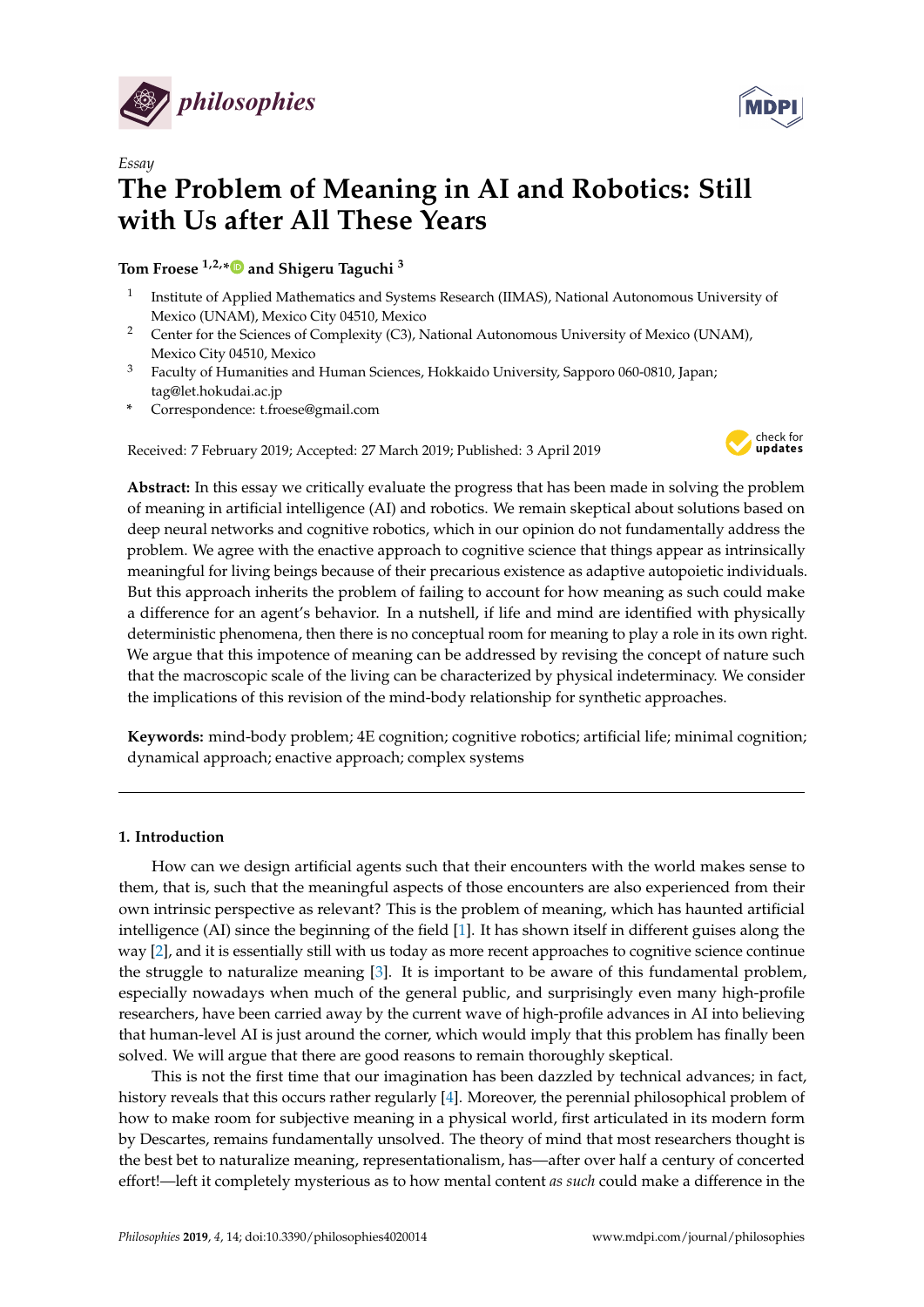unfolding of natural processes [\[5\]](#page-10-0). Accordingly, there is a growing consensus that new approaches are required, especially in the form of non-representationalist embodied, dynamical, and enactive approaches, and one of us has been actively involved in developing such an enactive approach to AI [\[6\]](#page-10-1). But, as we will argue, these non-representationalist approaches to AI have ultimately inherited the same fundamental difficulty. Even the enactive approach, which has made a substantial effort to account for value and meaning in a non-representational manner [\[7\]](#page-10-2), ultimately leaves it equally mysterious how the subjective, i.e. value, meaning, intention, purpose, etc., *as such*, on its own terms, could make a difference for the movements of an agent, if it is assumed that its internal and external activity is already completely governed by purely dynamical laws. Moreover, this assumption of state-determinism sits in tension with other commitments of the enactive approach that have received less attention in the literature, namely its insistence on the groundlessness and the interdependence of the subjective and the objective, which makes it possible to metaphorically conceive of action as "laying down a path in walking"  $[8]$ .

We therefore propose that it is time to step back for a moment and ask ourselves whether the problem of this failure of naturalizing meaning perhaps not only derives from a faulty concept of *mind*, but rather from an inadequate concept of *nature*. Thus, following a brief review of the problem of meaning in AI and robotics, we discuss the conceptions of nature that are implicitly presupposed by representationalist and non-representationalist approaches to cognitive science. We then sketch an alternative concept of nature, one that places limits on its scope, and which we therefore believe has a better chance of accounting for the possibility that meaning makes a difference in a material world. We conclude by discussing the implications of this revised concept of nature for the design of artificial systems such that they make room for meaning to play a role.

## **2. The Problem of Meaning in AI and Robotics**

As an illustration of the fact that the problem of meaning in AI is still very much with us today, consider the example of GoogLeNet, a convolutional neural network trained on more than a million images. It turns out that by adding an imperceptibly small perturbation to an image we can cause it to misclassify with high confidence such that, for example, an image that was classified correctly as a panda with 58.7% confidence becomes classified instead as a gibbon with 99.3% confidence [\[9\]](#page-10-4). The fact that deep neural networks are easily fooled in this and other ways [\[10\]](#page-10-5), demonstrates that their otherwise impressive performance is not based on a meaningful perception of the content of their input. This continuing problem of meaning that is faced by current high-powered AI can have serious consequences, for instance in terms of issues surrounding the reliability of self-driving cars.

Over the years this overarching problem of meaning has been famously discussed in terms of a variety of more specific practical and theoretical problems, including the symbol grounding problem [\[11\]](#page-10-6), the Chinese room argument [\[12\]](#page-10-7), and generalizations of the frame problem [\[13,](#page-10-8)[14\]](#page-10-9). A decade ago one of us co-authored an article [\[6\]](#page-10-1) that diagnosed the root cause of this problem of meaning in AI as a lack of precarious self-individuation of artificial agents (i.e., as a lack of life, see also [\[15](#page-10-10)[–17\]](#page-10-11)). That article proposed as an alternative an enactive approach to AI that grounds artificial agency in both autopoiesis and adaptivity. At that time there were several well-known examples in the fields of cognitive robotics and artificial life of artificial systems that were either autopoietic [\[18\]](#page-10-12) or adaptive [\[19\]](#page-10-13), but not both. So the outstanding practical challenge of synthesizing an adaptive autopoietic system, plus compelling arguments derived from the philosophy of the organism that grounded intrinsic teleology and sense-making in self-regulated self-production [\[20](#page-10-14)[–22\]](#page-10-15), raised a tantalizing hope: that the problem of meaning in AI could finally be solved if we somehow managed to engineer the conditions for the emergence of adaptive autopoietic systems, at least at the level of habitual behavior or sensorimotor agency [\[23](#page-10-16)[–25\]](#page-10-17).

However, since then this hard problem of "second-order engineering" enactive AI [\[6\]](#page-10-1), that is, of engineering a system that gives rise to an autopoietic individual that, in turn, during its agent-environment interaction gives rise to adaptive behavior, has essentially been solved, at least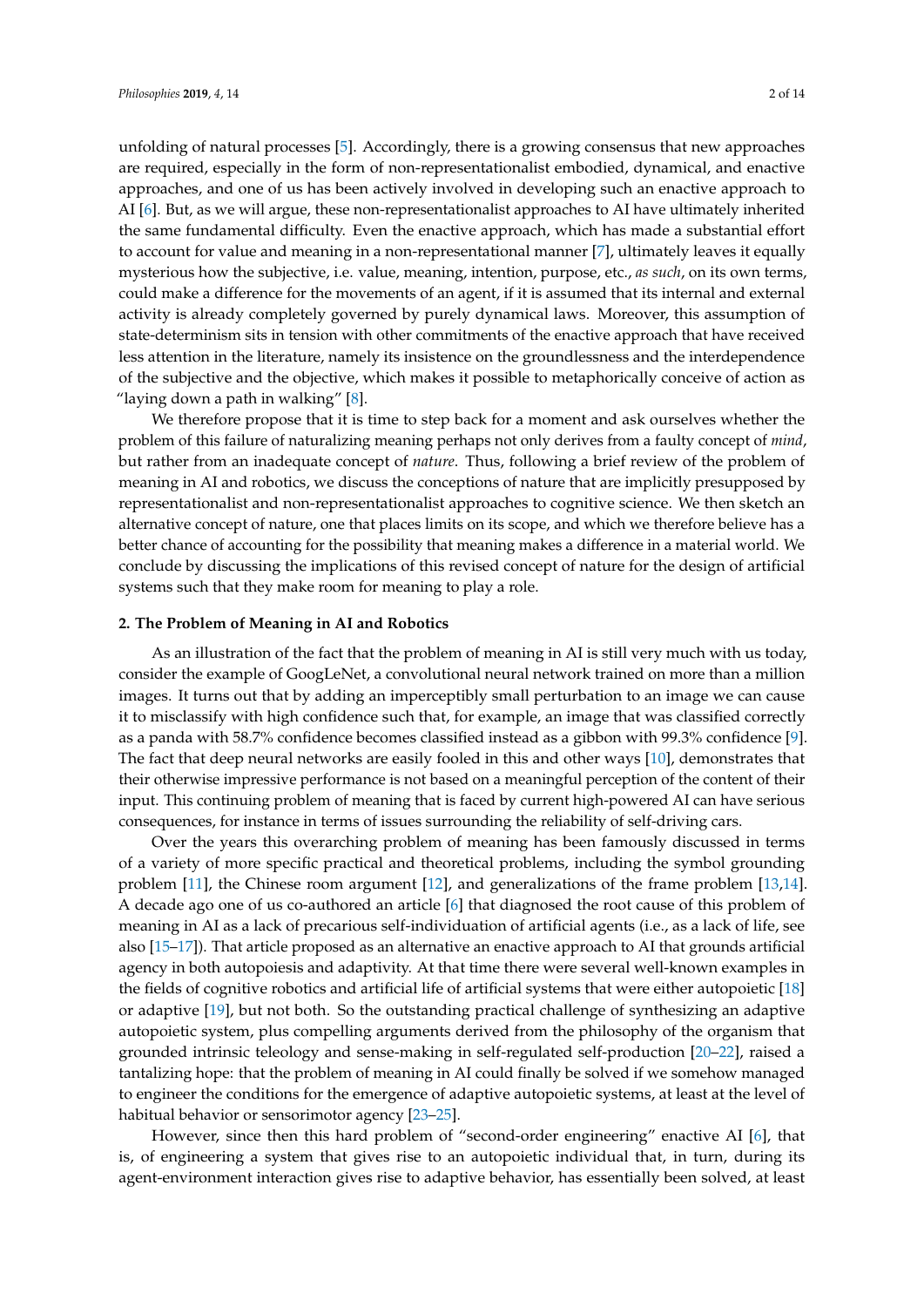virtually by using simulation models. Even the simplest models of reaction–diffusion systems can give rise to spatially individuated 'spots' capable of adaptive behaviors, including growing towards 'nutrient' sources and moving away from parasitic reactions [\[26](#page-10-18)[,27\]](#page-10-19). A more complex example is a simulation model of a chemical system that supports a protocell that is capable of surviving certain kinds of perturbations by spontaneously adapting its internal chemical organization [\[28](#page-10-20)[,29\]](#page-10-21).

Following the enactive approach to value, according to which value is an emergent property of an autopoietic system's adaptive interactions [\[7\]](#page-10-2), the protocell's tendencies toward its preservation are intrinsically good, whereas the ones leading to its disintegration are intrinsically bad. Thus, when the protocell rearranges itself internally and thereby avoids its own disintegration, we can say that it behaved according to an intrinsic norm which made this a good response. This notion of "behavior according to an intrinsic norm" is an essential element of the enactive definition of agency [\[30\]](#page-10-22), and it has been given a more detailed dynamical treatment based on another simulation model of a chemotactic protocell [\[31,](#page-11-0)[32\]](#page-11-1).

But can we say that such a protocell's adaptive response to the perturbation is significant for the protocell itself? Does it have an intrinsic sense of having avoided something undesirable, bad, or imbued with negative valence? In other words, has the problem of meaning really been solved by combining autopoiesis with adaptivity? One worry, long highlighted by researchers working with real robots [\[33\]](#page-11-2), is that simulation is not reality, and the possibility of transferring results from the former to the latter cannot be taken for granted. More specifically, the precariousness that grounds the concern inherent in living existence has no counterpart in a computer simulation whose entities are purely logical and hence essentially immortal [\[34\]](#page-11-3).

But even in the case of real living beings, it only makes sense to claim that their meaningful perspective is grounded in their precarious existence if we accept, as Jonas [\[35\]](#page-11-4) proposed, that their being is their own doing. An organism actively brings about its own physical existence, and it is this internal relationship between doing and being that makes the organism a being that is concerned with what it is doing, in particular with its continued self-preservation [\[36\]](#page-11-5). Of course, this is just an initial sketch and more has to be said about how the enactive approach could account for norms that are not related to the organism's need to avoid dying [\[37](#page-11-6)[,38\]](#page-11-7), for instance by developing detailed accounts of additional processes of self-generation that are hierarchically decoupled from metabolism [\[23\]](#page-10-16). Nevertheless, a fundamental worry would remain: to what extent are we justified in claiming that the organism's being is something actively done, rather than merely passively undergone, if all of its unfolding processes are completely prespecified by a deterministic universe? Such a universe is not compatible with Jonas' characterization of life as "needful freedom" [\[20\]](#page-10-14). A precarious existence may be necessary for a meaningful perspective, but so is the freedom to make a genuine difference with respect to the needs of this existence.

We will not enter more deeply into the enactive approach to grounding meaning here, because our primary concern lies with how meaning, once present, could make a difference for behavior in the physical world, no matter how meaning arises in the first place. Thus, for us an even bigger worry is that even if we were to attribute some minimal intrinsic sense of normativity to a model protocell, or a living being in a deterministic universe, then this normativity would for all practical purposes be essentially irrelevant for its adaptive behavior, which may be emergent, but which ultimately is still completely determined by the system's dynamical laws. It is therefore in principle possible to give a complete dynamical account of all of the agent's activity, and we can identify trajectories that lead to disintegration and others that lead to adaptation. The key worry is that, given that a complete dynamical description of the system's activity is indeed possible, there is no longer any conceptual room for the agent's norm *as such* to make any difference to the behavior. The agent adapts to some perturbations not because it is somehow concerned about its continued existence, but just because it is absolutely determined to do so by the overall chemical system's dynamics.

To put it differently, while at first sight the notion of "behavior according to an intrinsic norm" suggests that an agent behaves the way it does because that is what is good for it, it is actually more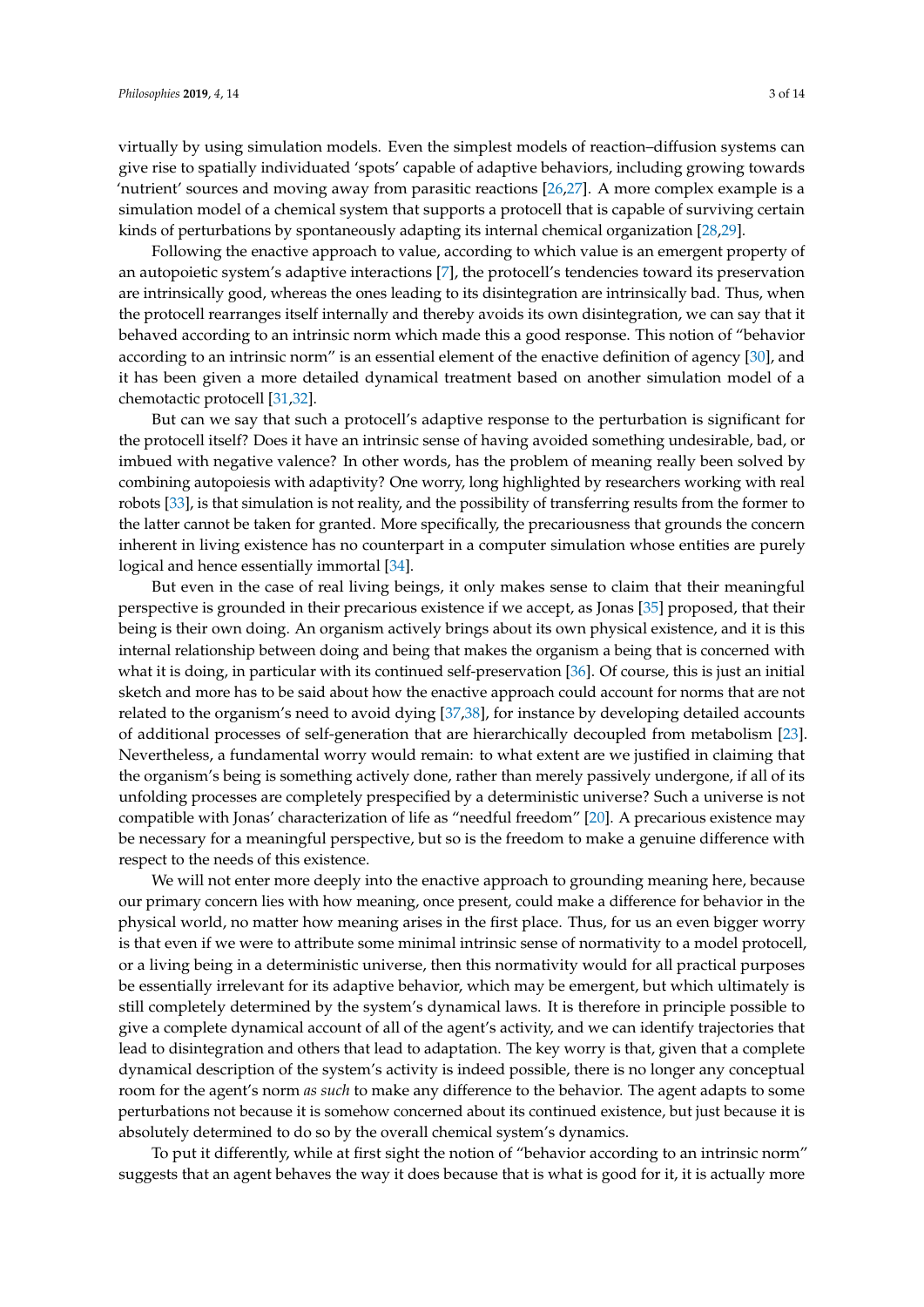correct to say that is behaves that way simply due to certain dynamical constraints on its internal and interactional dynamics. Whether we label a region of this dynamical state space as being in line (or in tension) with its norms simply makes no difference for the agent, nor to the unfolding of its trajectories. Once the agent has started on a particular trajectory, it can never leave that trajectory—even if it is trajectory that is supposedly intrinsically bad for it. To repeat, in this framework the norm as such makes absolutely no difference to activity: the behavior is something that is just undergone by the system, rather than actively chosen to be in accordance with an intrinsic norm.

This dynamical interpretation of emergent normativity in an adaptive autopoietic system, which should not be controversial for those enactivists who are still committed to state-determinism, places the protocell in the same class as, let us say, the moon whose trajectory in outer space is constrained by the gravitational pull of the earth. One the one hand, this dynamical equality between living bodies and mere objects is good news, since this would imply that the naturalization of normativity has been achieved. However, this scientific victory of a strict naturalism comes at the considerable cost of making normativity, and subjectivity more generally, fundamentally ineffective in nature. This consequence is especially highlighted in Maturana's original formulations of autopoietic theory [\[39\]](#page-11-8), which still leads some to accept the eliminativist claim that living beings are "essentially machines composed of chains of deterministic processes. Everything that the system does is determined by its structure at a given moment, not goals or desires about states in the future and not selecting between features of the environment that harm or benefit the organism" [\[40\]](#page-11-9) (p. 666).

We believe that this impotence of subjectivity is too steep a price to pay for the naturalization of meaning, and we are therefore motivated to explore alternatives. Ideally, we would like a theory of the living that leaves room for meaning and intentional action to make a difference on their own terms in the natural world. Otherwise the theory is in direct tension with lived experience: when I act normatively I have the experience that I act this way because I chose to satisfy the norm, and not because I am simply forced to undergo the behavior [\[41\]](#page-11-10). For instance, we wrote this essay because we believe its arguments to be correct and valuable. But if our writing behavior is actually completely determined by physical causes, it would mean that this kind of meaningful experience of doing something for reasons is nothing but an illusion, a misleading epiphenomenon. We would feel free from physical determination only because of our ignorance about the ultimately unfree causes of our behavior. This is a pessimistic conclusion that is acceptable to many (e.g.  $[42]$ ), but it should be unacceptable for an enactive approach that aims to genuinely heal the division between cognitive science and human experience [\[43,](#page-11-12)[44\]](#page-11-13).

This critical assessment of the state-of-the-art of AI and artificial life suggests that the proposal to solve the problem of meaning by creating artificial agents that are both autopoietic and adaptive has to be revised. We believe that autopoiesis and adaptivity continue to be important concepts for the naturalization of meaning, but they do not provide the full story: theoretical room has to be made such that the normativity of an agent can also make a difference for its unfolding activity in terms of that normativity as such. As we will argue in the next section, this shortcoming can motivate us to go beyond the current focus on the individual agent and to consider an enactive theory of meaning, and of subjectivity more generally, that involves revising the concept of nature as a whole.

#### **3. Varieties of Naturalization**

There are two prominent kinds of explanatory strategies for the naturalization of mind [\[45\]](#page-11-14). The dominant strategy is representationalism, which involves accounting for meaning's place in nature in terms of mental content, which is typically done by positing some extra mediating factor in the brain of the agent, namely representational vehicles that intrinsically carry representational content. An alternative strategy is to account for meaning's place in nature directly in terms of neural and/or behavioral dynamics, such as order parameters and phase transitions that guide an agent's behavior in relation to environmental features. There are many similarities and also important differences between these two naturalization strategies, but arguably the most fundamental difference is whether or not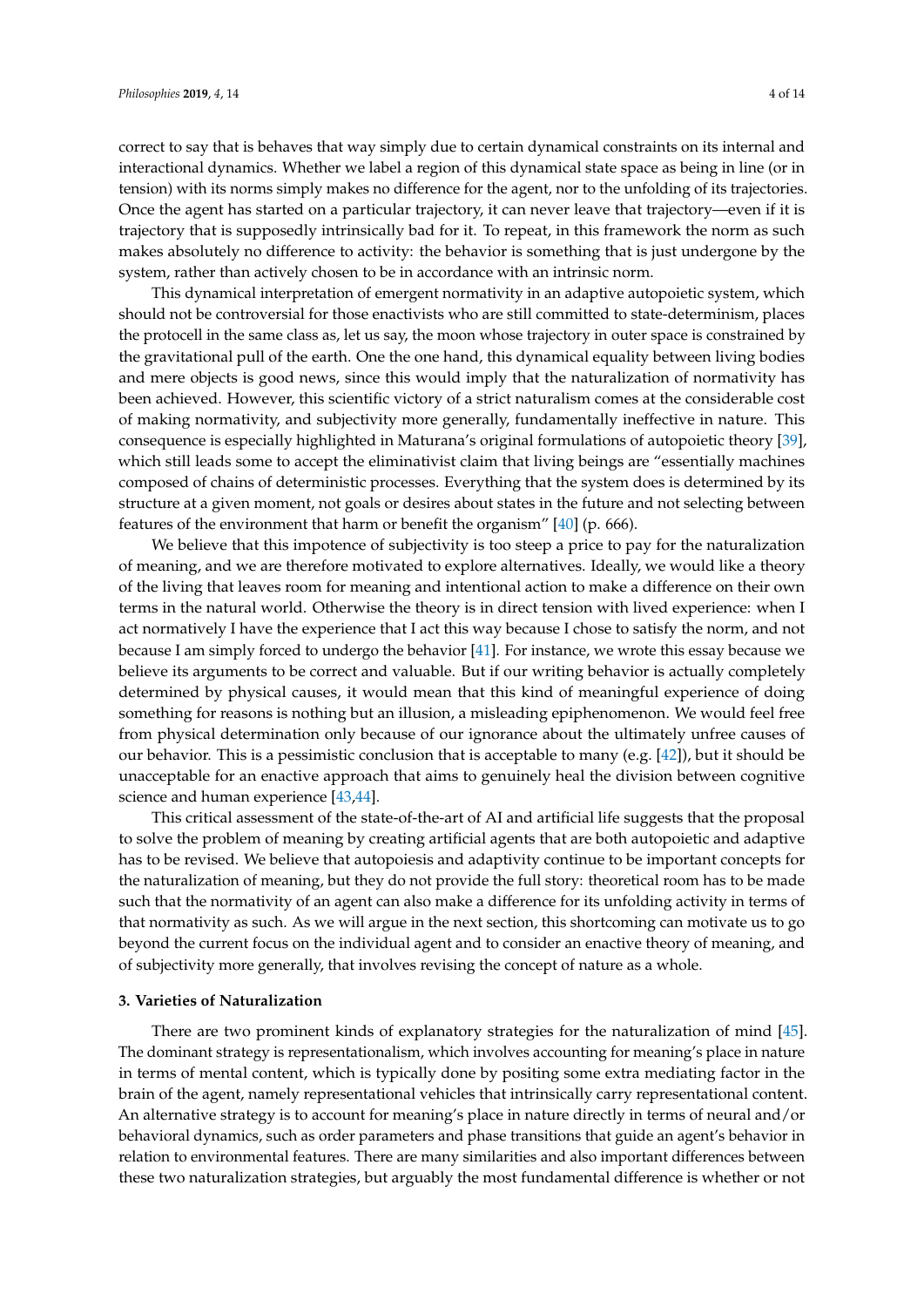they add some extra element to nature in order to account for meaning. We will therefore label them "nature++" and "nature==", respectively.

## *3.1. Nature++*

Traditionally, AI and cognitive robotics has been inspired by the representationalist strategy of naturalization in its attempt to synthesize artificial minds [\[46\]](#page-11-15), which we call the *nature++* strategy because it seeks to add mental content into nature. Representations in classical AI and some forms of embodied AI can take many forms, such as knowledge bases, cognitive maps, and value systems. As we already mentioned in the introduction, this naturalization strategy has run into a wide variety of practical and theoretical problems that can all be seen as different expressions of the problem of meaning. Simply put, a computer only operates in terms of the logic of its syntax, and it makes no difference to that operation what the states of the variables are supposed to represent, or whether they mean anything in the real world at all [\[47\]](#page-11-16). This independence of semantic content from syntax is not all bad, because it entails that the same formal algorithm can be used to solve different practical problems. From the observer's perspective the same algorithm or modeled dynamical system could be interpreted as simulating a chemical reaction–diffusion system, or predatory and prey dynamics, or as nothing but abstract coupled equations. But, crucially, whether a logical expression such as *x = 0.2* refers to the concentration of reactants or of rabbits makes no difference to the code's execution.

It might be thought that this problem of representational content does not apply to connectionist AI, and that therefore the current advances in deep artificial neural networks are exempt from this difficulty. However, despite its preference for sub-symbolic architectures, connectionism is part of the computational theory of mind broadly conceived [\[48\]](#page-11-17), and it therefore inherits a version of the problem of meaning. When explaining the operation of a neural network, dynamical concepts such as basins of attraction and bifurcations will be entirely sufficient. To return to an earlier example, it simply makes no difference whether an attractor in the network's dynamics represents images of pandas or of gibbons. This irrelevance of representational content for computation also holds for the explanation of brain activity. While it is certainly possible for scientists to ascribe content to patterns of neural dynamics, such as working with the activations of a certain brain region as if they were a representation of the agent's location or orientation in space, no one has been able to show how such representational content *as such* could make a difference to the neural activity [\[49\]](#page-11-18). Neuroscientists studying individual neurons have not yet been forced to appeal to anything other than completely natural processes, that is, processes known from the rest of nature such as changes in chemical substances and electrical potential, to explain how and when a neuron will fire.

Given this apparent impotence of the content of representations for the operation of a digital computer and of the brain, it is not surprising that many researchers avoid appeals to representational content altogether. Instead they prefer a non-representationalist strategy.

## *3.2. Nature==*

Non-representationalist approaches to AI and cognitive robotics famously started to take off in 1990s. Examples include behavior-based robotics [\[50\]](#page-11-19), the dynamical approach to cognition [\[51\]](#page-11-20), and certain strands of evolutionary robotics [\[52\]](#page-11-21). While the rejection of internal representations can lead to a kind of dynamical eliminativism, a more popular approach has been to directly identify aspects of mind with patterns of the brain, or with whole brain-body-world dynamics. Philosophically, we can conceive of this approach as a suitably updated version of identity theory [\[53\]](#page-11-22), which is why we will refer to it as the *nature==* strategy. Its key claim is that mind should be identified with emergent properties of neural and/or behavioral dynamics that in turn exert top-down constraints on those same dynamics. Different versions of this claim have been elaborated by a whole range of non-representationalist approaches to cognitive science [\[54–](#page-11-23)[57\]](#page-11-24). For example, it has been developed into a scientific research program by Kelso and colleagues, who account for mind in terms of emergent order parameters. This allows them to identify meaningful actions with constraints that shape the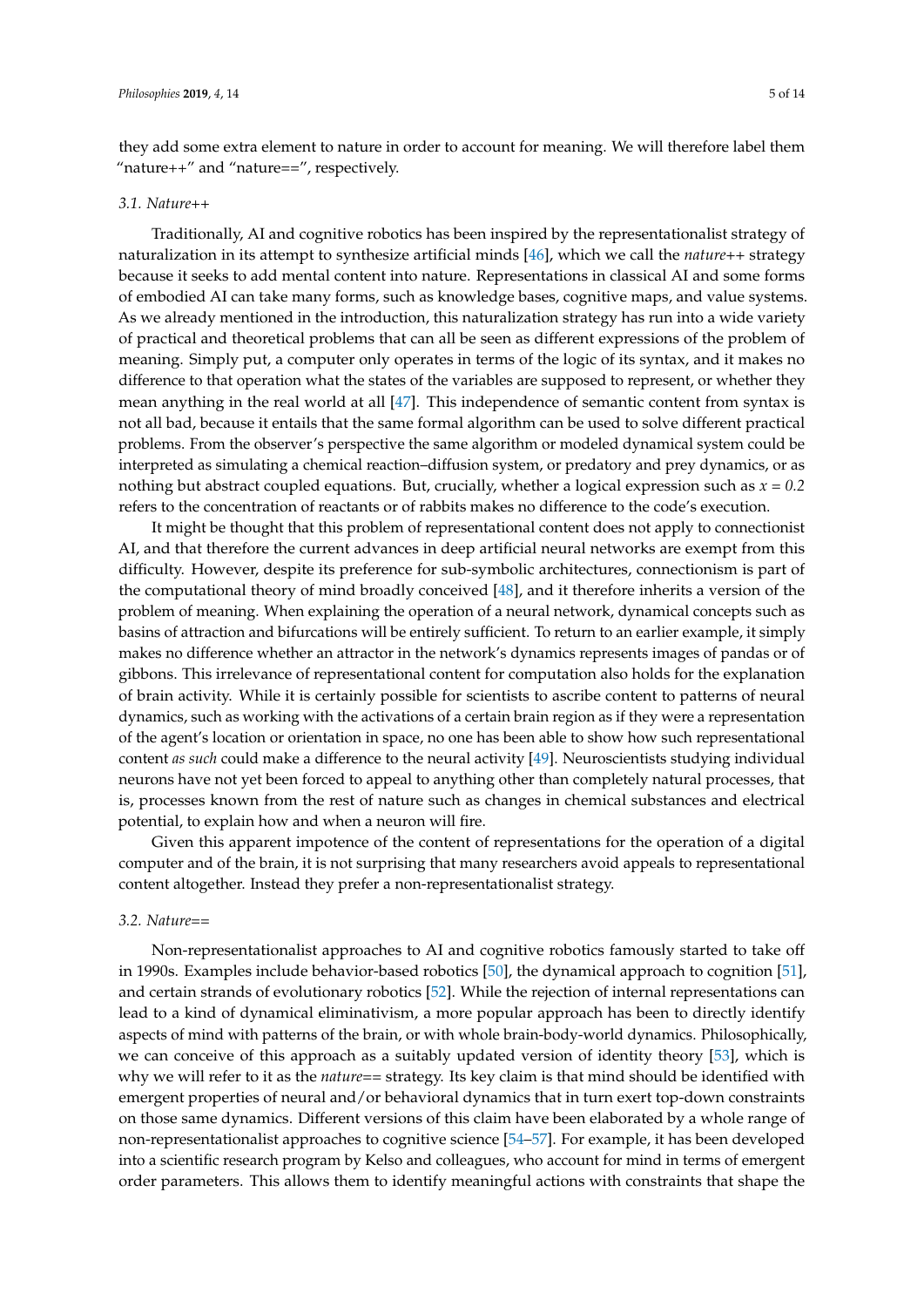agent's internal dynamics: "In coordination dynamics, intention acts in the same space as the intrinsic dynamics, attracting the system toward an intended pattern. Intentions constrain and are constrained by the intrinsic dynamics. They may both stabilize and destabilize patterns of behavior" [\[58\]](#page-11-25) (p. 222). On this view, in nature there are just different kinds of dynamics, and nothing else.

We take seriously the starting point of the nature== strategy that there is as yet no evidence for representational content playing any role inside nature. In this sense, the physical realization of meaningful actions lacks something: Maturana is right that from a third-person perspective we do not find the intentions and goals we experience from a first-person perspective. The physical basis of meaning does not stand apart from the rest of nature; it does not carry any mark of the subjective. In this sense nature can be said to be essentially incomplete, as Deacon [\[59\]](#page-11-26) has highlighted. However, Deacon's appeal to incompleteness does not entail a rejection of physicalism because the non-representationalist strategy of nature== remains available: on this view, meaning just *is* a certain kind of pattern of constraints that is nowhere to be found concretely and yet this pattern still effectively governs activity.

However, while this strategy removes the problem of how representational content could play a role by denying the existence of content in nature, it does not manage to solve the fundamental problem of how meaning as such could make a difference on its own terms, over and above the lawful dynamics, and so we are at best left with another version of epiphenomenalism. Even worse, while the nature++ strategy is unable to shake the worry that representational content is superfluous for our best scientific accounts of mind, the nature== strategy further raises the stakes by fostering the possibility that upon closer inspection mind itself may in the end collapse into nature and become conceptually eliminated.

## *3.3. Nature–*

Given that the nature++ and nature== strategies give rise to the problem of mental impotence, i.e. the incapacity of the subjective to make a difference over and above the objective, and assuming that it is desirable to aim for a naturalization of the mind that leaves room for a role of the subjective in its own right, a different strategy seems to be called for. Both strategies in their own way suffer from an overdetermination of meaningful action, in which behavior is conceived of as saturated by objective determination to such an extent that no conceptual room is left for the subjective as such. How can we make the necessary conceptual room? More precisely, how can we accept on the one hand that there is no positive evidence for mind in nature, and yet at the same time accept that meaning as such makes a genuine difference in the unfolding of natural processes?

Our proposal is to go even further than the nature== strategy: instead of only rejecting the quest for evidence of the *presence* of the *subjective* in nature, we should rather look for evidence of the *absence* of the *objective* in nature. In other words, we propose that when subjectivity is viewed from an external, third-person perspective, it is forced to appear as objective and therefore cannot appear as subjective directly, but it can nevertheless manifest itself indirectly through a relative lack of the normally expected physical determinations compared to those of an ordinary object [\[60\]](#page-12-0).

The upshot is that while we can try to approximate living beings as state-determined systems, and even do so with some success, ultimately, their irreducible subjective nature prevents this partial approximation from being turned into a complete specification. Moreover, we argue that this is not a practical limitation due to measurement problems or a lack of knowledge. Rather, if our proposal is correct, this is a necessary limitation when approaching the subjective via an objective perspective, and as such the limitation can only ever be fully overcome at the price of subjectivity itself: A living being can never be fully known objectively as long as it is living, but only when it is dead and hence no longer behaves in accordance with subjective norms. Nevertheless, this in principle limitation of complete objective determination should itself be objectively detectable in practice. For example, if we could adapt the classical two-slit experiment of quantum physics to living beings, such that a living being has to pass between one of two exactly identical slits in a wall, we predict that, just like in the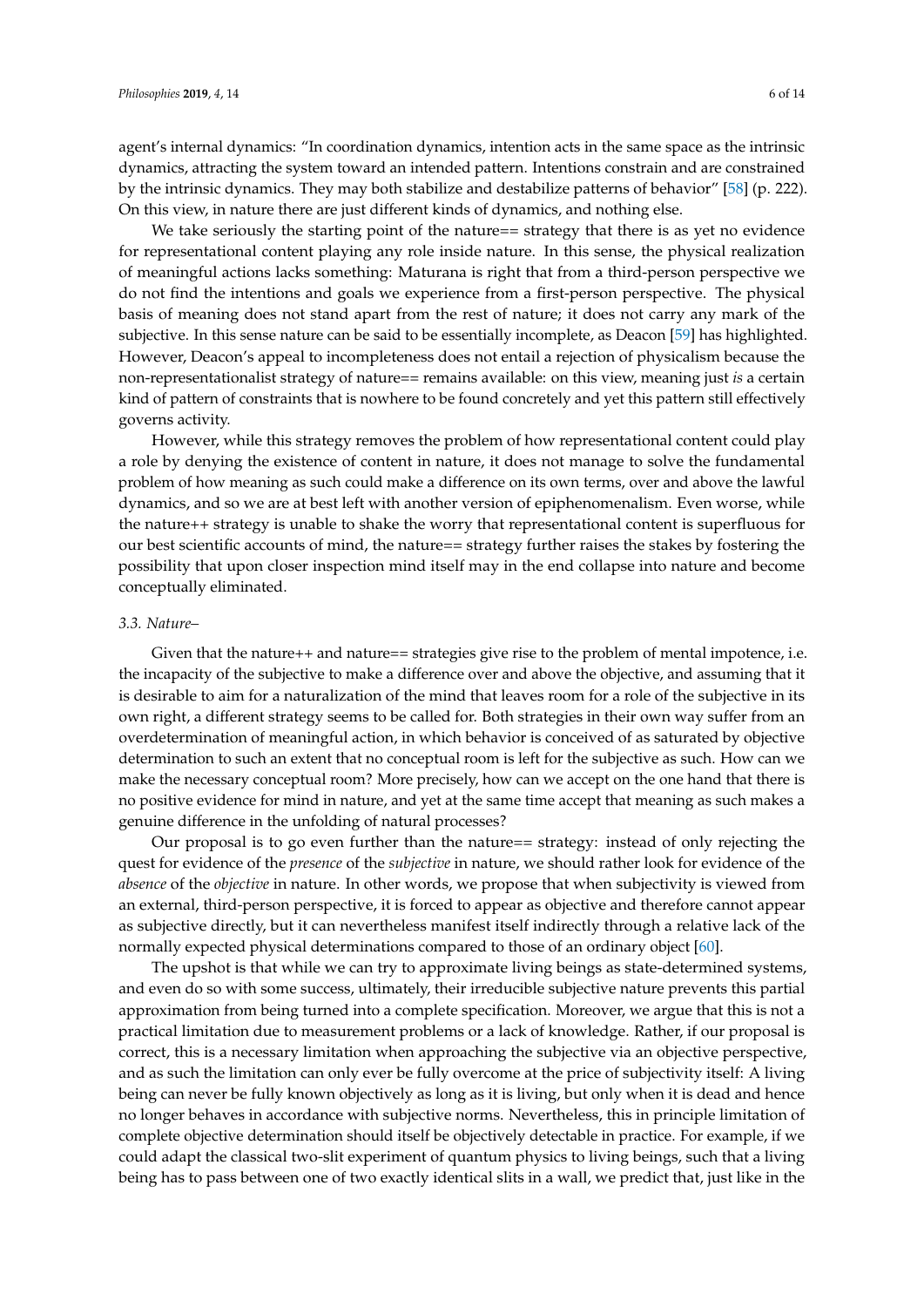original particle version, it would be in principle impossible to predict the outcome on a trial-by-trial basis, no matter how simple the organism and no matter how much we know about the situation. This kind of experiment would then allow us to try to better understand the processes that give rise to this uncertainty at the behavioral level, i.e. those which make room for the subjective.

Particularly fitting candidates for studying this intertwining of the subjective and the objective would be natural phenomena that are physically incomplete systems and whose activity is causally underdetermined by preceding physical events inside and outside of the system. A good starting point might actually be to reconsider the autopoietic system: metabolic self-production entails a self-reference at the core of its being such that it is never fully self-coinciding at any one moment in time, and this intrinsic circularity makes it formally equivalent to an incomplete system [\[61\]](#page-12-1). However, we would have to overcome the determinism assumed by current models of autopoiesis.

Note that nondeterminism is not the same as randomness, as randomness can be generated in a deterministic manner, e.g. by using a look-up table containing random numbers [\[62\]](#page-12-2). Moreover, non-deterministic behavior can still have some structure over time, albeit a kind of structure that is only temporarily constrained but never fully determined by preceding physical state. To make room for such nondeterministic behavior, the overarching system that contains the autopoietic system cannot be a completely deterministic system, either, which seems to rule out the possibility of using standard computational simulation. Making this room also seems to rule out the idea that nature is causally closed and that it will bottom out at some smallest physical scale, and instead suggests that nature is nonergodic [\[63\]](#page-12-3) and groundless [\[64\]](#page-12-4).

We therefore require a concept of nature that is incomplete in a deeper way than simply lacking evidence of mental content or a mark of the subjective. We must give up the idea of the causal closure of the universe and accept incompleteness and indeterminacy as essential properties of nature in order to make room for the subjective in the objective. We will refer to this strategy as nature–.

To many it will seem strange that nature should be conceived of as essentially nondeterministic and incomplete, but it should be remembered that there is nothing about the concept of nature that would in principle disallow such properties. To the contrary, we find that nature is nondeterministic at the quantum level [\[62\]](#page-12-2). Similarly, that the phenomenon of entanglement cannot be explained in traditional terms of cause and effect, which is why Einstein referred to it as spooky action at a distance and claimed that quantum mechanics must be an incomplete theory, is now simply accepted as a brute fact about nature. In other words, nature is already sufficiently strange at its core. The nature– strategy simply amounts to also making conceptual room for nondeterminism and incompleteness at the scale of everyday physical objects, specifically that of living bodies.

To illustrate this possibility, it is helpful to remember that ethology and psychology have in practice already developed effective methods of working with the uncertainty of the behavior of the living, namely in terms of probability functions. The key theoretical difference, from the perspective of the nature– strategy we are proposing, is that it is misguided to explain away all of this uncertainty by attributing it to practical limitations of current scientific practices. To the contrary, if we are correct in claiming that this uncertainty is in fact a result of the indeterminacy through which the subjective can express itself in objective terms, no future or even idealized scientific practice would be able to eradicate it completely. Accordingly, the nature– strategy may provide a promising starting point from which to develop an alternative theory of agency and behavior that can make better sense of psychology's widely publicized replication crisis.

To further motivate this strategy, it is worth considering that demonstrations of quantum effects are slowly being scaled up to larger objects [\[65\]](#page-12-5), and it is not clear yet at which scale they will stop. For the case of quantum phenomena, it is already accepted that the uncertainty is inherent in the phenomena, rather than resulting from methodological inaccuracies. But while the nature– strategy does not rule out quantum effects directly playing a role at the scale of the living, as suggested for example by Kauffman [\[63\]](#page-12-3) (p. 150), it is also open to the even more radical possibility that life has its own way of being nondeterministic and incomplete.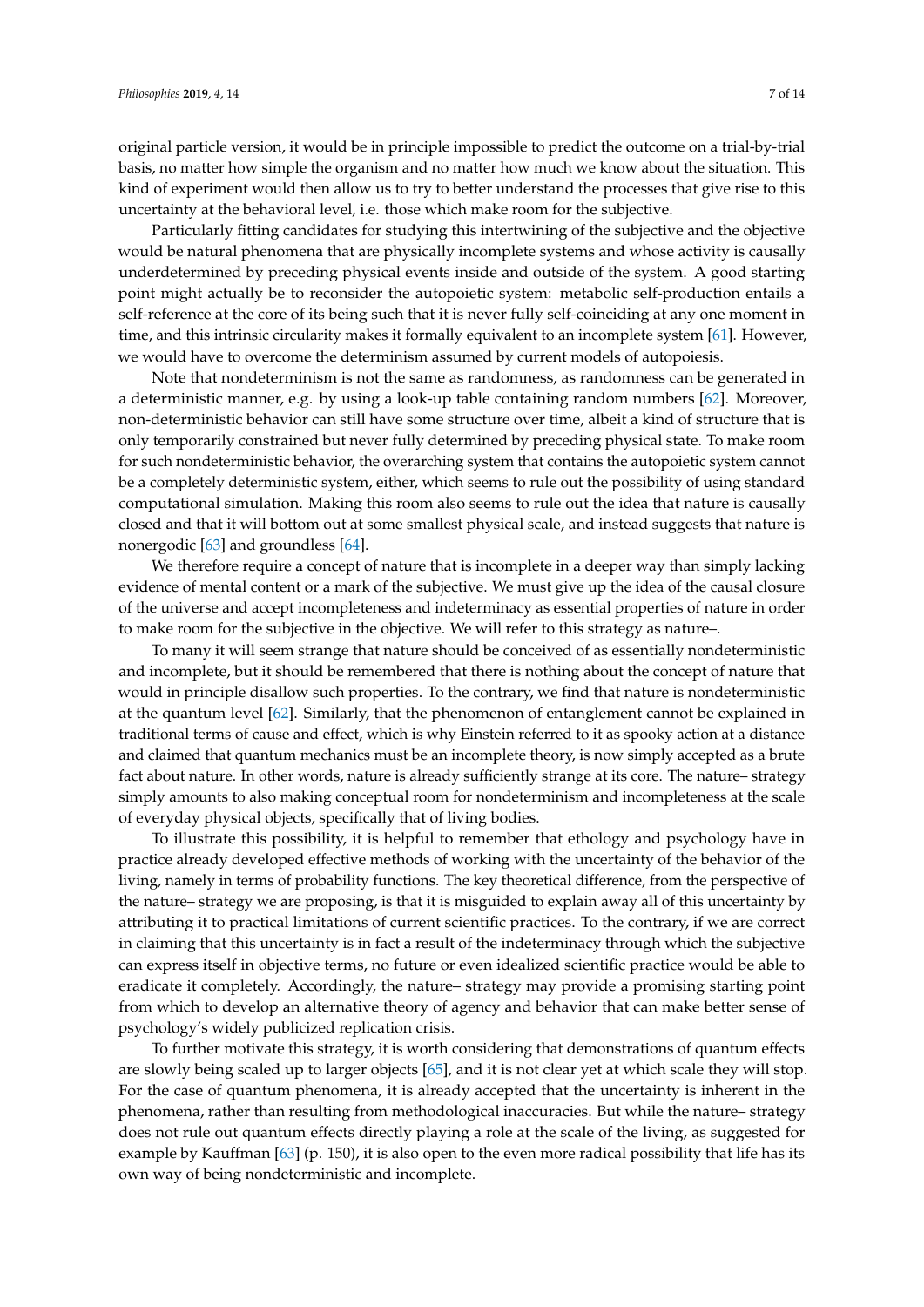From a complex systems perspective on life and mind, this idea is not that far-fetched. It is already widely accepted that animal life is characterized by structured but empirically unpredictable behavior, which has been approximated in terms of self-organized chaos [\[66\]](#page-12-6), metastability [\[67\]](#page-12-7), and self-organized criticality [\[68\]](#page-12-8). Accordingly, it is but a small conceptual step to add nondeterminism and incompleteness to this existing  $mix^1$ . Moreover, in practice it will be difficult to experimentally distinguish between nondeterministic behavior and deterministic but unpredictable behavior, such as behavior arising from deterministic chaos. For instance, a study of the spontaneous movement trajectories of a fly revealed that its behavior could be partially approximated in terms of deterministic embodied chaotic itinerancy, but that at times it also seemed to exhibit intrinsic randomness [\[71\]](#page-12-9).

If life really is nondeterministic then it might be more productive to stop trying to capture its behavior with deterministic models, even of the chaotic kind, and simply capture the irreducible uncertainty of behavior in probabilistic terms, as has been done for the quantum level in a highly successful manner. Intriguingly, there is increasing evidence that many aspects of human decision making are better captured by quantum models compared to standard probabilistic models, giving rise to a field known as quantum cognition [\[72\]](#page-12-10). The nature– strategy suggests that this approach is on the right track and could be generalized to quantum life. However, this does not mean that we advocate the abandonment of existing work on deterministic unpredictability. We speculate that the fact that the brain is highly sensitive to initial conditions and is poised at criticality, is a way of amplifying the uncertainty that otherwise lies dormant at the core of nature. For instance, Jonas [\[73\]](#page-12-11) speculated that living bodies are precariously poised in a state of unstable equilibrium, like an upside-down cone centered on its tip, such that any infinitely small, and hence practically unobservable, perturbation would lead to a bifurcation in the system's dynamics, thus bringing about a new macroscopic state configuration (e.g. the cone will fall sideways, although it is impossible to predict in which direction). In this way the indeterminacy inherent in nature would be amplified by the living body's degrees of freedom, an amplification which reaches astronomic scales in the human case when we consider that each of our brain's 86 billion neurons constitutes a degree of freedom in the nervous system's dynamics [\[74\]](#page-12-12).

Future work should investigate in more detail the possible underlying bases for this amplified nondeterminism and incompleteness in the behavior of the living. Is it just a brute fact of nature that living bodies are characterized this way? And will no further understanding be forthcoming, similar to the current mainstream physics stance regarding the strange nature of quantum mechanics? But this simplistic equation with quantum physics would overlook the fact that at the macroscopic level of living bodies a physically nondeterministic behavior can still be a meaningfully determined action. For example, that I reach for my cup can be physically underdetermined even if we knew the entire history of the physical universe, and yet I could also tell you that I reached for it because I wanted to drink my coffee. Accordingly, as Jonas noted, quantum indeterminacy contrasts with behavioral indeterminacy because in the latter there is another source of evidence: In both cases we are faced with an event that is physically underdetermined when observed from a third-person perspective, but in the case of my own behavior I can also experience it from the first-person perspective. From that perspective I know that the behavior is an intentional action done by myself for reasons that go beyond the physical conditions that precede it, that is, in accordance with norms. We are aware that this first-person recognition of the role of normativity in acting does not amount to an explanation of how a subjective intention can make a difference for objective movement in practice, but at least this recognition accepts that an intention could make a difference in principle.

More specifically, we argue that this is a small conceptual step for a scientific perspective that is already used to dealing with complex phenomena that are inherently unpredictable. Nevertheless, we acknowledge that this step has profound implications for our understanding of reality that deserve to be more fully developed in future work, for instance by taking inspiration from related work in the philosophy of physics [\[69](#page-12-13)[,70\]](#page-12-14).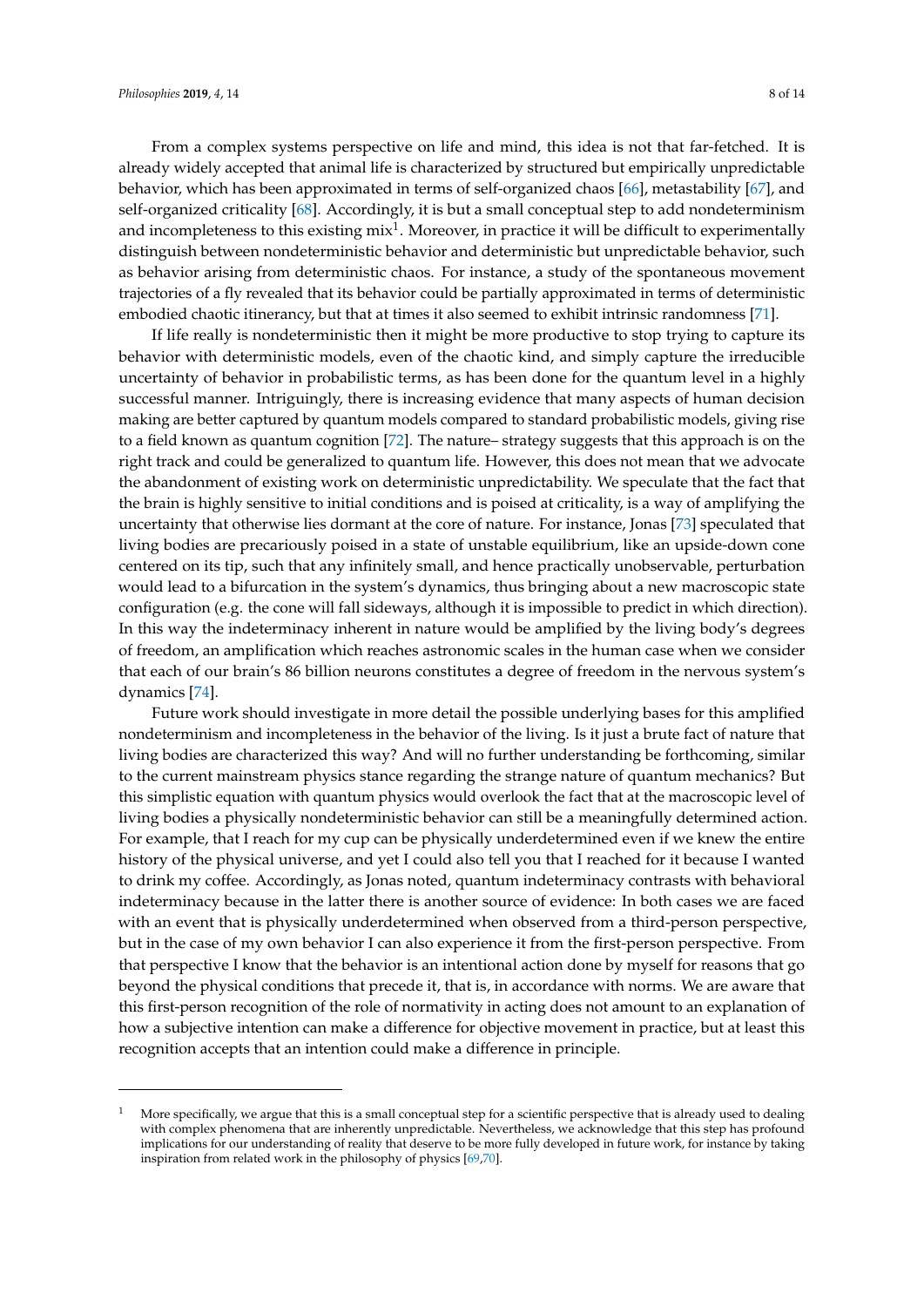On this view, the fact that the human brain gives our physical indeterminacy the largest degrees of freedom known in the animal kingdom, at least when the number of neurons is controlled for body size [\[74\]](#page-12-12), is the physical complement of our unprecedented subjective capacity for volition, that is, the basis for human freedom and responsibility. We still do not understand just how the subjective takes advantage of the openings in the objective to physically exert its will in this manner. But a good place to start is to simply acknowledge the very possibility of this increasingly complex intertwining relationship, in which the subjective and the objective make room for each other. As Thompson puts it: "the cognitive complexity of consciousness increases as a function of the increasing complexity of living beings. Consciousness depends on physical or biological processes, but it also influences the physical or biological processes on which it depends" [\[75\]](#page-12-15) (p. 103). We are in agreement with Thompson that a proper understanding of how subjectivity is capable of making this difference to how physical processes unfold will require further revisions of the concept of nature, specifically "a nondualistic framework in which physical being and experiential being imply each other or derive from something that is neutral between them" (ibid.: 105). To make sense of this interdependence between mind and world will not be easy, but we believe that contemporary phenomenology and the enactive approach are poised to come together to develop the appropriate philosophical framework [\[44,](#page-11-13)[76\]](#page-12-16). The enactive approach has shown the way toward a nonreductive naturalization of phenomenology, and it is now phenomenology's turn to help us return to the things themselves so that we can develop a complementary nonreductive phenomenologization of nature  $[77]^2$  $[77]^2$ .

#### **4. Discussion**

If this nature– strategy is on the right track, then it would mean that digital computers and classical dynamical systems more generally are inherently unsuitable frameworks for embodying meaning, given that they are complete and deterministic systems. The upshot is that if we want to design artificial systems that solve the problem of meaning, then we have to build them such that their objective determinations (as expressed in terms of systemic completeness, causal closure, state determinism, etc.) can partially withdraw so as to make room for subjective influences to be able to make a difference in their own right. Only in this way could an artificial system become a suitable medium for the embodiment of an agent for whom things show up as meaningful.

In order to design such artificial systems, we do not need to directly create genuine freedom in such systems, which is too difficult and overly adventurous. Instead, our proposal is much more modest. What we have to do is only to take seriously that indeterminacy is already dormant in nature itself, and to find a way to amplify the indeterminacy that already exists in a meaningful manner. In order to do that systematically it is necessary to learn from life and to better understand how the brain could intensify such indeterminacy toward meaningful behavior at the macroscopic level. The key question would therefore be how to liberate this fundamental, primitive indeterminacy in microscopic nature from the general macroscopic tendency toward stable orders and patterns, i.e., how to build a mechanism to cancel or counteract such macroscopic trend of nature at particular, localized, limited, individual focal points. Such a locally intensified negation of the macroscopic tendency toward stability could create the necessary opening for the subjectivity of an agent.

We can already discern some first steps in this direction in the current literature on AI and robotics. For representationalist AI it would be important to extend the classical Turing machine in a direction that would make indeterminacy an intrinsic aspect of its operation, perhaps in terms of entropy arising from distributed computations [\[80\]](#page-12-18), or perhaps by taking advantage of decoherence and other noise

<sup>2</sup> We focus here on the contributions of phenomenological philosophy because we are most familiar with that tradition. Yet we certainly recognize that there are other traditions that have much to offer for the development of a suitably revised concept of nature, including the speculative naturalist philosophy going back to Peirce and Whitehead, as well as contemporary movements within analytic philosophy that argue for more "liberal" [\[78\]](#page-12-19) and "relaxed" forms of naturalism [\[79\]](#page-12-20). Future work could compare and contrast these diverse proposals.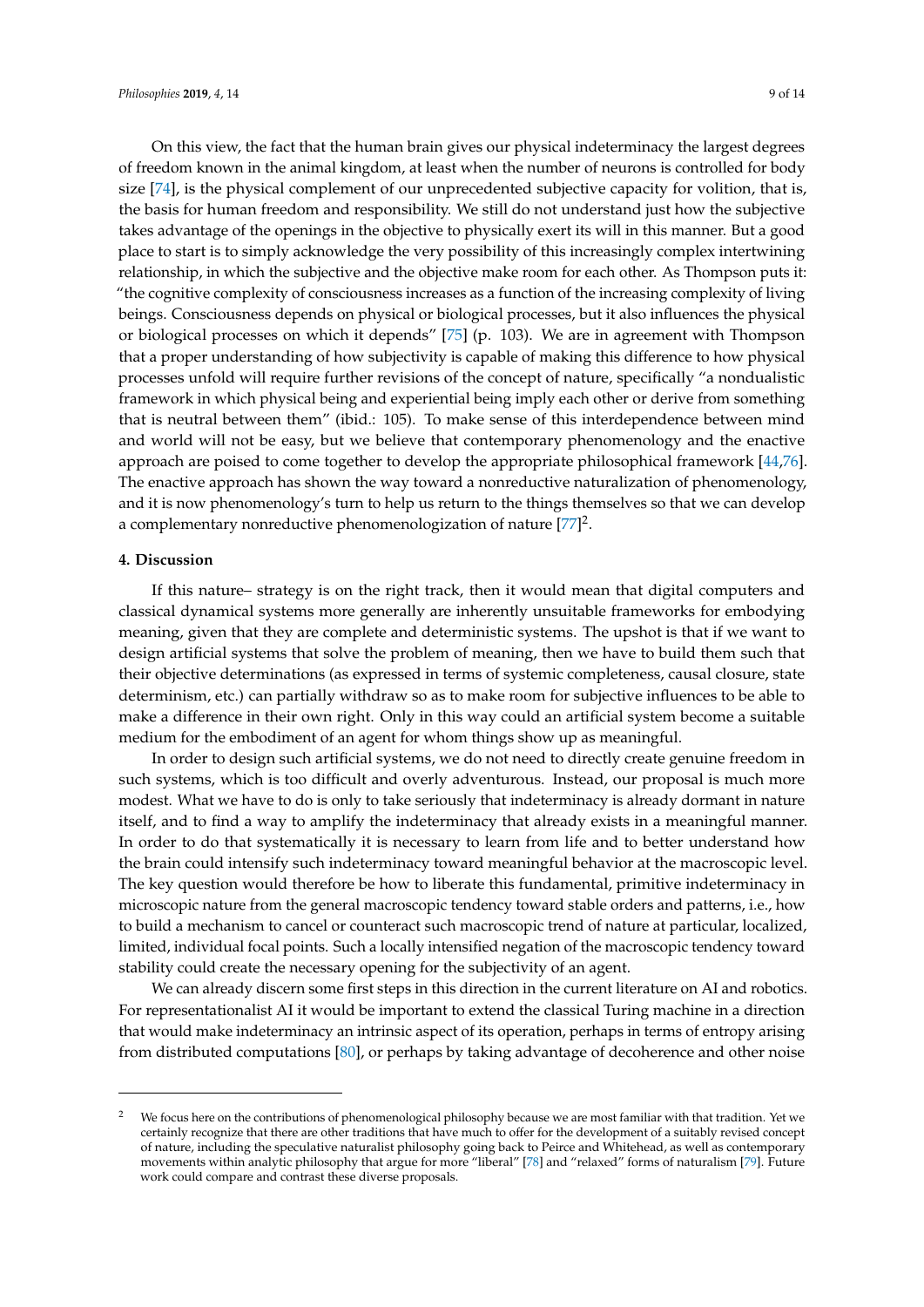in quantum computing. Initial steps toward incorporating quantum effects into artificial life have also been reported [\[81\]](#page-12-21). This possibility of taking advantage of the indeterminacy of hardware also puts in new light the insistence of some proponents of embodied cognition on using physical robots as a testbed for theories of cognition [\[82\]](#page-12-22). Even without going to the quantum level, the physical limitations of robots can be harnessed to produce more life-like behavior: "physical constraints in time and space do not allow the system to be uniquely optimized and thus give rise to incompleteness and inconsistency. Actually, in our robot experiments, such inconsistencies arise in every aspect of cognitive processes including action generation, recognition of perceptual outcomes, and the learning of resultant new experience." [\[83\]](#page-12-23) (p. 252). Similarly, in artificial life there are indications that we need to complement clean, closed, "minimal" simulation models of cognition [\[84\]](#page-12-24) with more messy, open, "massive" or "maximal" physical life-like systems built in hardware  $[85]$  or even wetware  $[86,87]$  $[86,87]$ .

While these synthetic approaches could lead to the generation of artificial systems that leave room for subjective meaning to make a difference, just the existence of this opening per se does not entail that meaning will make a difference in practice. In other words, we suspect that incompleteness and indeterminacy are necessary but not sufficient conditions for meaning to be effective. At this point it is not clear what other conditions are required for obtaining sufficiency. One possibility is that it requires some kind of involvement of life itself: since the origin of life nearly four billion years ago, life only comes from life, which would mean that in nature at least the subjective is always already directly participating in the generation of new manifestations of the subjective. This suggests that a potentially more fruitful synthetic approach to address the problem of meaning could be to incorporate existing manifestations of the subjective into artificial systems. We can see precursors of this idea in the cybernetic period, especially in Beer's and Pask's attempts to harness the complex dynamics of animals or whole aquatic ecosystems in adaptive controllers [\[88\]](#page-13-0) (pp. 231–234). They did not succeed, but today's cognitive robotics has started to work again on the incorporation of much simpler living organisms into its designs, namely bacteria and neural cells [\[89,](#page-13-1)[90\]](#page-13-2). Neurons in particular could be more malleable for this purpose [\[91\]](#page-13-3).

At the other end of the scale of organismic complexity we find humans, which brings us to the whole field of human–computer interaction. Indeed, one failsafe way of practically solving the problem of meaning in AI and robotics is to make sure that there is always a human somewhere in the behavioral loop. At least in the near future, if the nature– strategy is on the right track, researchers interested in using a synthetic approach to generate technological advances based on meaning would be better served shifting their focus from duplicating human understanding in artificial systems, to directly empowering humans by extending their existing subjective capacities by designing better interfaces [\[92\]](#page-13-4). This would calm misplaced worries about human-like AI taking over the world, and instead refocus attention and resources on designing interfaces for steering the artificial large-scale complex adaptive systems that already dominate our lives [\[93\]](#page-13-5).

**Author Contributions:** Conceptualization, T.F. and S.T.; writing—original draft preparation, T.F.; writing—review and editing, T.F. and S.T.

**Funding:** This research received no external funding.

**Conflicts of Interest:** The authors declare no conflict of interest.

#### **References**

- <span id="page-9-0"></span>1. Dreyfus, H.L. *What Computers Can't Do: A Critique of Artificial Reason*; Harper and Row: New York, NY, USA, 1972.
- <span id="page-9-1"></span>2. Wheeler, M. *Reconstructing the Cognitive World: The Next Step*; The MIT Press: Cambridge, MA, USA, 2005.
- <span id="page-9-2"></span>3. Millikan, R.G. *Beyond Concepts: Unicepts, Language, and Natural Information*; Oxford University Press: Oxford, UK, 2017.
- <span id="page-9-3"></span>4. Husbands, P.; Holland, O.; Wheeler, M. (Eds.) *The Mechanical Mind in History*; The MIT Press: Cambridge, MA, USA, 2008.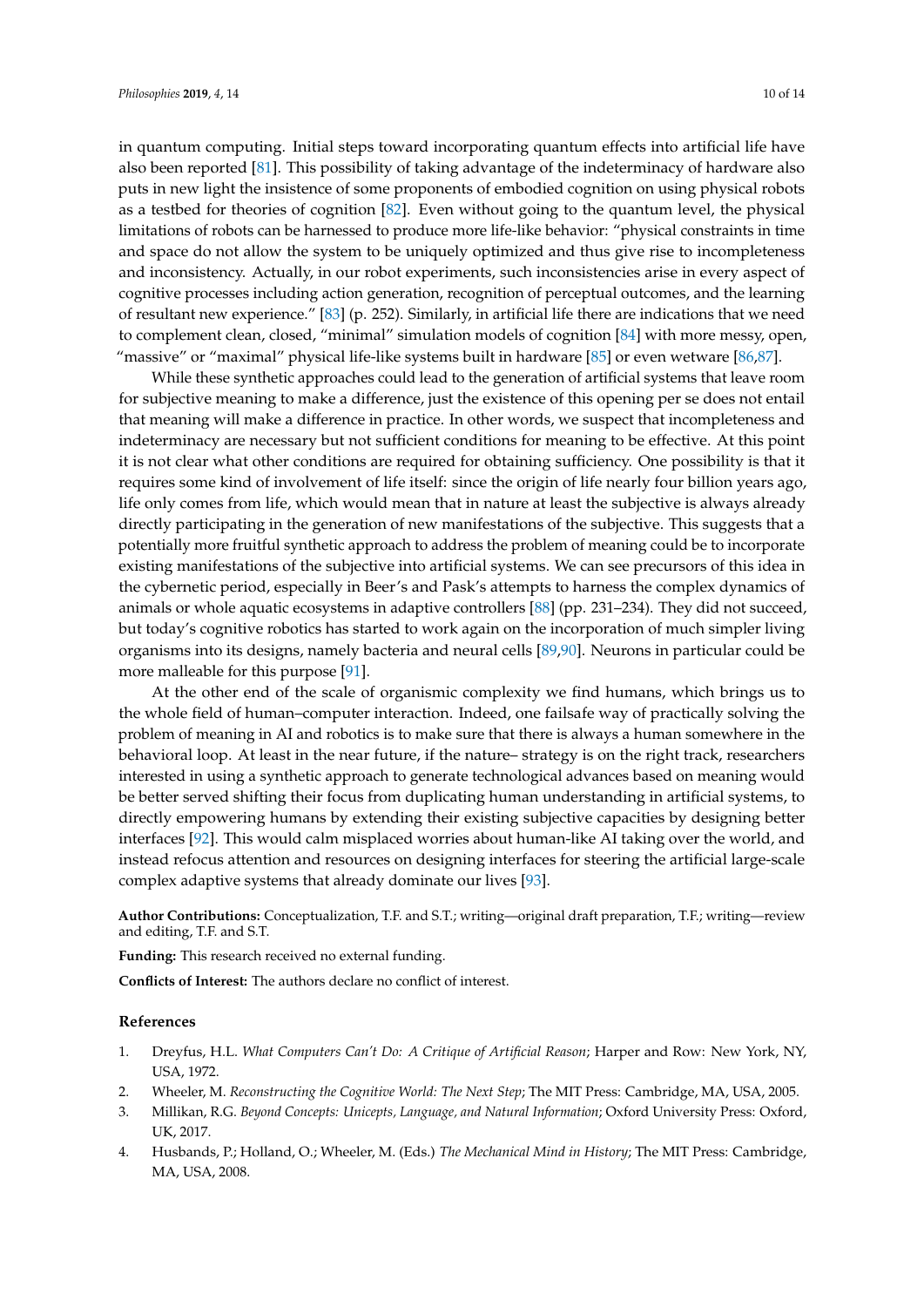- <span id="page-10-0"></span>5. Hutto, D.D.; Myin, E. *Radicalizing Enactivism: Basic Minds without Content*; The MIT Press: Cambridge, MA, USA, 2013.
- <span id="page-10-1"></span>6. Froese, T.; Ziemke, T. Enactive artificial intelligence: Investigating the systemic organization of life and mind. *Artif. Intell.* **2009**, *173*, 366–500. [\[CrossRef\]](http://dx.doi.org/10.1016/j.artint.2008.12.001)
- <span id="page-10-2"></span>7. Di Paolo, E.A.; Rohde, M.; De Jaegher, H. Horizons for the enactive mind: Values, social interaction, and play. In *Enaction: Toward a New Paradigm for Cognitive Science*; Stewart, J., Gapenne, O., Di Paolo, E.A., Eds.; MIT Press: Cambridge, MA, USA, 2010; pp. 33–87.
- <span id="page-10-3"></span>8. Varela, F.J.; Thompson, E.; Rosch, E. *The Embodied Mind: Cognitive Science and Human Experience*; MIT Press: Cambridge, MA, USA, 1991.
- <span id="page-10-4"></span>9. Goodfellow, I.J.; Shlens, J.; Szegefy, C. Explaining and harnessing adversarial examples. *arXiv* **2015**, arXiv:1412.6572v1413.
- <span id="page-10-5"></span>10. Yuille, A.L.; Liu, C. Deep nets: What have they ever done for vision? *arXiv* **2019**, arXiv:1805.04025v2.
- <span id="page-10-6"></span>11. Harnad, S. The symbol grounding problem. *Phys. D Nonlinear Phenom.* **1990**, *42*, 335–346. [\[CrossRef\]](http://dx.doi.org/10.1016/0167-2789(90)90087-6)
- <span id="page-10-7"></span>12. Searle, J.R. Minds, brains, and programs. *Behav. Brain Sci.* **1980**, *3*, 417–424. [\[CrossRef\]](http://dx.doi.org/10.1017/S0140525X00005756)
- <span id="page-10-8"></span>13. Dennett, D.C. Cognitive wheels: The frame problem of AI. In *Minds, Machines and Evolution: Philosophical Studies*; Hookway, C., Ed.; Cambridge University Press: Cambridge, MA, USA, 1984; pp. 129–152.
- <span id="page-10-9"></span>14. Wheeler, M. Cognition in context: Phenomenology, situated robotics and the frame problem. *Int. J. Philos. Stud.* **2008**, *16*, 323–349. [\[CrossRef\]](http://dx.doi.org/10.1080/09672550802113235)
- <span id="page-10-10"></span>15. Di Paolo, E.A. Organismically-inspired robotics: Homeostatic adaptation and teleology beyond the closed sensorimotor loop. In *Dynamical Systems Approach to Embodiment and Sociality*; Murase, K., Asakura, T., Eds.; Advanced Knowledge International: Adelaide, Australia, 2003; pp. 19–42.
- 16. Boden, M.A. Is metabolism necessary? *Br. J. Philos. Sci.* **1999**, *50*, 231–248. [\[CrossRef\]](http://dx.doi.org/10.1093/bjps/50.2.231)
- <span id="page-10-11"></span>17. Ziemke, T. What's life got to do with it? In *Artificial Consciousness*; Chella, A., Manzotti, R., Eds.; Imprint Academic: Exeter, UK, 2007; pp. 48–66.
- <span id="page-10-12"></span>18. McMullin, B. Thirty years of computational autopoiesis: A review. *Artif. Life* **2004**, *10*, 277–295. [\[CrossRef\]](http://dx.doi.org/10.1162/1064546041255548) [\[PubMed\]](http://www.ncbi.nlm.nih.gov/pubmed/15245628)
- <span id="page-10-13"></span>19. Iizuka, H.; Ando, H.; Maeda, T. Extended homeostatic adaptation model with metabolic causation in plasticity mechanism–toward constructing a dynamic neural network model for mental imagery. *Adapt. Behav.* **2013**, *21*, 263–273. [\[CrossRef\]](http://dx.doi.org/10.1177/1059712313488426)
- <span id="page-10-14"></span>20. Jonas, H. *The Phenomenon of Life: Toward a Philosophical Biology*; Northwestern University Press: Evanston, IL, USA, 2001.
- 21. Weber, A.; Varela, F.J. Life after Kant: Natural purposes and the autopoietic foundations of biological individuality. *Phenomenol. Cogn. Sci.* **2002**, *1*, 97–125. [\[CrossRef\]](http://dx.doi.org/10.1023/A:1020368120174)
- <span id="page-10-15"></span>22. Di Paolo, E.A. Autopoiesis, adaptivity, teleology, agency. *Phenomenol. Cogn. Sci.* **2005**, *4*, 429–452. [\[CrossRef\]](http://dx.doi.org/10.1007/s11097-005-9002-y)
- <span id="page-10-16"></span>23. Di Paolo, E.A.; Buhrmann, T.; Barandiaran, X. *Sensorimotor Life: An Enactive Proposal*; Oxford University Press: Oxford, UK, 2017.
- 24. Di Paolo, E.A. Robotics inspired in the organism. *Intellectica* **2010**, *1–2*, 129–162. [\[CrossRef\]](http://dx.doi.org/10.3406/intel.2010.1181)
- <span id="page-10-17"></span>25. Barandiaran, X. Behavioral adaptive autonomy. A milestone on the Alife route to AI. In *Artificial Life IX: Proceedings of the Ninth International Conference on the Simulation and Synthesis of Artificial Life*; Pollack, J., Bedau, M.A., Husbands, P., Ikegami, T., Watson, R.A., Eds.; MIT Press: Cambridge, MA, USA, 2004; pp. 514–521.
- <span id="page-10-18"></span>26. Froese, T.; Virgo, N.; Ikegami, T. Motility at the origin of life: Its characterization and a model. *Artif. Life* **2014**, *20*, 55–76. [\[CrossRef\]](http://dx.doi.org/10.1162/ARTL_a_00096)
- <span id="page-10-19"></span>27. Virgo, N. Thermodynamics and the Structure of Living Systems. Ph.D. Thesis, University of Sussex, Brighton, UK, 2011.
- <span id="page-10-20"></span>28. Agmon, E.; Gates, A.J.; Beer, R.D. Ontogeny and adaptivity in a model protocell. In *Proceedings of the European Conference on Artificial Life 2015*; Andrews, P., Caves, L., Doursat, R., Hickinbotham, S., Polack, F., Stepney, S., Taylor, T., Timmis, J., Eds.; MIT Press: Cambridge, MA, USA, 2015; pp. 216–223.
- <span id="page-10-21"></span>29. Agmon, E.; Gates, A.J.; Beer, R.D. The structure of ontogenies in a model protocell. *Artif. Life* **2016**, *22*, 499–517. [\[CrossRef\]](http://dx.doi.org/10.1162/ARTL_a_00215) [\[PubMed\]](http://www.ncbi.nlm.nih.gov/pubmed/27824498)
- <span id="page-10-22"></span>30. Barandiaran, X.; Di Paolo, E.A.; Rohde, M. Defining agency: Individuality, normativity, asymmetry, and spatio-temporality in action. *Adapt. Behav.* **2009**, *17*, 367–386. [\[CrossRef\]](http://dx.doi.org/10.1177/1059712309343819)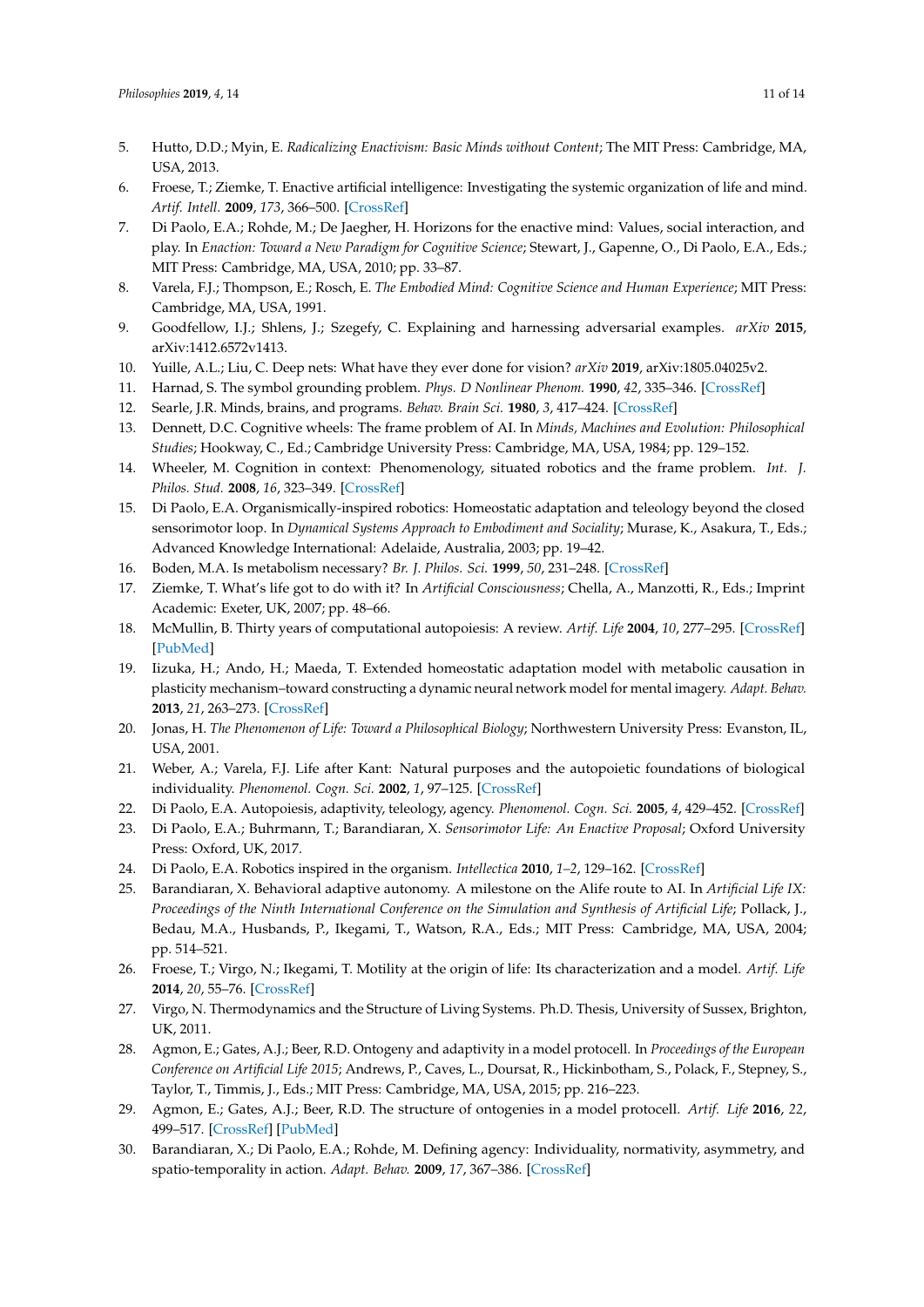- <span id="page-11-0"></span>31. Barandiaran, X.; Egbert, M.D. Norm-establishing and norm-following in autonomous agency. *Artif. Life* **2014**, *20*, 5–28. [\[CrossRef\]](http://dx.doi.org/10.1162/ARTL_a_00094)
- <span id="page-11-1"></span>32. Egbert, M.D.; Barandiaran, X. Quantifying normative behaviour and precariousness in adaptive agency. In *Advances in Artificial Life, ECAL 2011: Proceedings of the Eleventh European Conference on the Synthesis and Simulation of Living Systems*; Lenaerts, T., Giacobini, M., Bersini, H., Bourgine, P., Dorigo, M., Doursat, R., Eds.; The MIT Press: Cambridge, MA, USA, 2011; pp. 210–217.
- <span id="page-11-2"></span>33. Steels, L. The artificial life roots of artificial intelligence. *Artif. Life* **1994**, *1*, 89–125. [\[CrossRef\]](http://dx.doi.org/10.1162/artl.1993.1.1_2.75)
- <span id="page-11-3"></span>34. Froese, T. Life is precious because it is precarious: Individuality, mortality, and the problem of meaning. In *Representation and Reality in Humans, Other Living Organisms and Intelligent Machines*; Dodig-Crnkovic, G., Giovagnoli, R., Eds.; Springer: Basel, Switzerland, 2017; pp. 30–55.
- <span id="page-11-4"></span>35. Jonas, H. Biological foundations of individuality. *Int. Philos. Q.* **1968**, *8*, 231–251. [\[CrossRef\]](http://dx.doi.org/10.5840/ipq19688218)
- <span id="page-11-5"></span>36. Jonas, H. The burden and blessing of mortality. *Hastings Cent. Rep.* **1992**, *22*, 34–40. [\[CrossRef\]](http://dx.doi.org/10.2307/3562722)
- <span id="page-11-6"></span>37. Barbaras, R. Francisco Varela: A new idea of perception and life. *Phenomenol. Cogn. Sci.* **2002**, *1*, 127–132. [\[CrossRef\]](http://dx.doi.org/10.1023/A:1020332523809)
- <span id="page-11-7"></span>38. Barrett, N.F. The normative turn in enactive theory: An examination of its roots and implications. *Topoi* **2017**, *36*, 431–443. [\[CrossRef\]](http://dx.doi.org/10.1007/s11245-015-9355-y)
- <span id="page-11-8"></span>39. Maturana, H.R. The biological foundations of self-consciousness and the physical domain of existence. In *Physics of Cognitive Processes: Proceedings of the International Symposium*; Caianiello, E., Ed.; World Scientific: Singapore, 1987; pp. 324–379.
- <span id="page-11-9"></span>40. Abramova, K.; Villalobos, M. The apparent (Ur-)intentionality of living beings and the game of content. *Philosophia* **2015**, *43*, 651–668. [\[CrossRef\]](http://dx.doi.org/10.1007/s11406-015-9620-8)
- <span id="page-11-10"></span>41. Husserl, E. *Ideen zu einer reinen Phänomenologie und phänomenologischen Philosophie. Zweites Buch: Phänomenologische Untersuchungen zur Konstitution*; Biemel, M., Ed.; Martinus Nijhoff: Haag, The Netherlands, 1952.
- <span id="page-11-11"></span>42. Dennett, D.C. *Elbow Room: The Varieties of Free Will Worth Wanting*; MIT Press: Cambridge, MA, USA, 1984.
- <span id="page-11-12"></span>43. Varela, F.J.; Thompson, E.; Rosch, E. *The Embodied Mind: Cognitive Science and Human Experience (Revised Edition)*; MIT Press: Cambridge, MA, USA, 2017.
- <span id="page-11-13"></span>44. Fuchs, T. *Ecology of the Brain: The Phenomenology and Biology of the Embodied Mind*; Oxford University Press: Oxford, UK, 2018.
- <span id="page-11-14"></span>45. Clark, A. *Mindware: An Introduction to the Philosophy of Cognitive Science*, 2nd ed.; Oxford University Press: New York, NY, USA, 2014.
- <span id="page-11-15"></span>46. Franklin, S. *Artificial Minds*; The MIT Press: Cambridge, MA, USA, 1995.
- <span id="page-11-16"></span>47. Durt, C. From calculus to language game: The challenge of cognitive technology. *Techné: Res. Philos. Technol.* **2018**, *22*, 425–446. [\[CrossRef\]](http://dx.doi.org/10.5840/techne2018122091)
- <span id="page-11-17"></span>48. Harnish, R.M. *Minds, Brains, Computers: An Historical Introduction to the Foundations of Cognitive Science*; Blackwell Publishers: Oxford, UK, 2002.
- <span id="page-11-18"></span>49. Hutto, D.D.; Myin, E. *Evolving Enactivism: Basic Minds Meet Content*; MIT Press: Cambridge, MA, USA, 2017.
- <span id="page-11-19"></span>50. Brooks, R.A. Intelligence without representation. *Artif. Intell.* **1991**, *47*, 139–160. [\[CrossRef\]](http://dx.doi.org/10.1016/0004-3702(91)90053-M)
- <span id="page-11-20"></span>51. Beer, R.D. The dynamics of active categorial perception in an evolved model agent. *Adapt. Behav.* **2003**, *11*, 209–243. [\[CrossRef\]](http://dx.doi.org/10.1177/1059712303114001)
- <span id="page-11-21"></span>52. Harvey, I.; Di Paolo, E.A.; Wood, R.; Quinn, M.; Tuci, E.A. Evolutionary robotics: A new scientific tool for studying cognition. *Artif. Life* **2005**, *11*, 79–98. [\[CrossRef\]](http://dx.doi.org/10.1162/1064546053278991)
- <span id="page-11-22"></span>53. Myin, E.; Zahnoun, F. Reincarnating the identity theory. *Front. Psychol.* **2018**, *9*. [\[CrossRef\]](http://dx.doi.org/10.3389/fpsyg.2018.02044) [\[PubMed\]](http://www.ncbi.nlm.nih.gov/pubmed/30405507)
- <span id="page-11-23"></span>54. Juarrero, A. *Dynamics in Action: Intentional Behavior as a Complex System*; The MIT Press: Cambridge, MA, USA, 1999.
- 55. Kelso, J.A.S. *Dynamic Patterns: The Self-Organization of Brain and Behavior*; The MIT Press: Cambridge, MA, USA, 1995.
- 56. Thompson, E.; Varela, F.J. Radical embodiment: Neural dynamics and consciousness. *Trends Cogn. Sci.* **2001**, *5*, 418–425. [\[CrossRef\]](http://dx.doi.org/10.1016/S1364-6613(00)01750-2)
- <span id="page-11-24"></span>57. Hanna, R.; Maiese, M. *Embodied Minds in Action*; Oxford University Press: Oxford, UK, 2009.
- <span id="page-11-25"></span>58. Kelso, J.A.S.; Engstrøm, D.A. *The Complementary Nature*; MIT Press: Cambridge, MA, USA, 2006.
- <span id="page-11-26"></span>59. Deacon, T.W. *Incomplete Nature: How Mind Emerged from Matter*; W. W. Norton & Company: New York, NY, USA, 2012.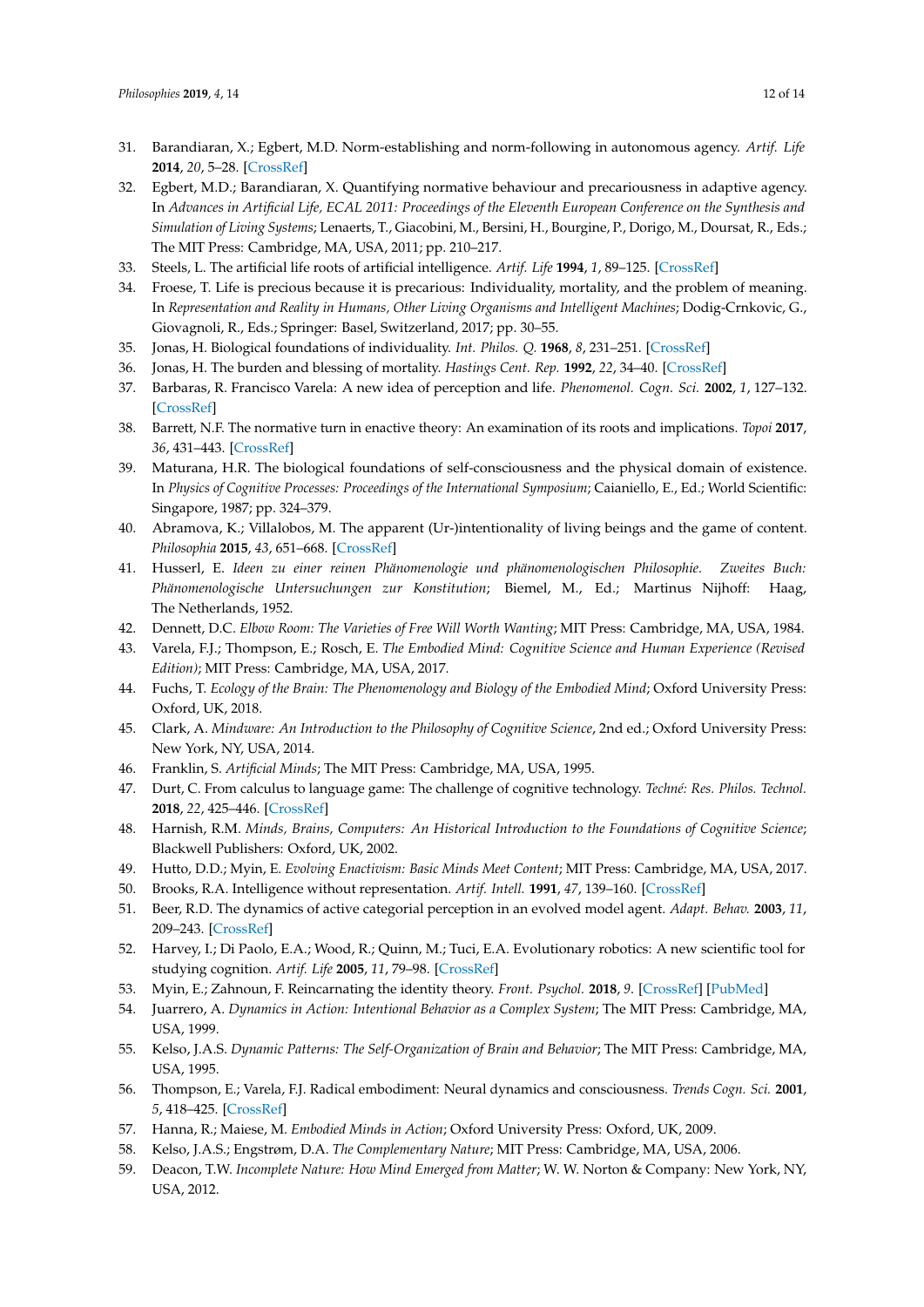- <span id="page-12-0"></span>60. Froese, T. Book review: Ecology of the Brain: The Phenomenology and Biology of the Embodied Mind. *Front. Psychol.* **2018**, *9*, 2174. [\[CrossRef\]](http://dx.doi.org/10.3389/fpsyg.2018.02174)
- <span id="page-12-1"></span>61. Varela, F.J. The creative circle: Sketches on the natural history of circularity. In *The Invented Reality*; Watzlawick, P., Ed.; W. W. Norton & Company, Inc.: New York, NY, USA, 1984; pp. 309–324.
- <span id="page-12-2"></span>62. Conway, J.H.; Kochen, S. The strong free will theorem. *Not. Am. Math. Soc.* **2009**, *56*, 226–232.
- <span id="page-12-3"></span>63. Kauffman, S. *Investigations*; Oxford University Press: New York, NY, USA, 2000.
- <span id="page-12-4"></span>64. Bitbol, M. Ontology, matter and emergence. *Phenomenol. Cogn. Sci.* **2007**, *6*, 293–307. [\[CrossRef\]](http://dx.doi.org/10.1007/s11097-006-9041-z)
- <span id="page-12-6"></span><span id="page-12-5"></span>65. Armour, A. Entangled vibrations in mechanical oscillators. *Nature* **2018**, *556*, 444–445. [\[CrossRef\]](http://dx.doi.org/10.1038/d41586-018-04827-5)
- 66. Namikawa, J.; Nishimoto, R.; Tani, J. A neurodynamic account of spontaneous behaviour. *PLoS Comput. Biol.* **2011**, *7*, e1002221. [\[CrossRef\]](http://dx.doi.org/10.1371/journal.pcbi.1002221)
- <span id="page-12-7"></span>67. Tognoli, E.; Kelso, J.A.S. The metastable brain. *Neuron* **2014**, *81*, 35–48. [\[CrossRef\]](http://dx.doi.org/10.1016/j.neuron.2013.12.022)
- <span id="page-12-8"></span>68. Carhart-Harris, R.L.; Leech, R.; Hellyer, P.J.; Shanahan, M.; Feilding, A.; Tagliazucchi, E.; Chialvo, D.R.; Nutt, D. The entropic brain: A theory of conscious states informed by neuroimaging research with psychedelic drugs. *Front. Hum. Neurosci.* **2014**, *8*. [\[CrossRef\]](http://dx.doi.org/10.3389/fnhum.2014.00020)
- <span id="page-12-13"></span>69. Smolin, L. *Time Reborn: From the Crisis in Physics to the Future of the Universe*; Houghton Mifflin Harcourt: New York, NY, USA, 2013.
- <span id="page-12-14"></span>70. Kauffman, S.A. *Humanity in a Creative Universe*; Oxford University Press: New York, NY, USA, 2016.
- <span id="page-12-9"></span>71. Takahashi, H.; Horibe, N.; Shimada, M.; Ikegami, T. Analyzing the house fly's exploratory behavior with autoregression methods. *J. Phys. Soc. Jpn.* **2008**, *77*, 084802. [\[CrossRef\]](http://dx.doi.org/10.1143/JPSJ.77.084802)
- <span id="page-12-10"></span>72. Bruza, P.D.; Wang, Z.; Busemeyer, J.R. Quantum cognition: A new theoretical approach to psychology. *Trends Cogn. Sci.* **2015**, *19*, 383–393. [\[CrossRef\]](http://dx.doi.org/10.1016/j.tics.2015.05.001)
- <span id="page-12-11"></span>73. Jonas, H. *Macht oder Ohnmacht der Subjektivität? Das Leib-Seele-Problem im Vorfeld des Prinzips Verantwortung*; Insel Verlag: Frankfurt am Main, Germany, 1981.
- <span id="page-12-12"></span>74. Herculano-Houzel, S. *The Human Advantage: How Our Brains Became Remarkable*; MIT Press: Cambridge, MA, USA, 2016.
- <span id="page-12-15"></span>75. Thompson, E. *Waking, Dreaming, Being: Self and Consciousness in Neuroscience, Meditation, and Philosophy*; Columbia University Press: New York, NY, USA, 2015.
- <span id="page-12-16"></span>76. Zahavi, D. *Husserl's Legacy: Phenomenology, Metaphysics, and Transcendental Philosophy*; Oxford University Press: Oxford, UK, 2017.
- <span id="page-12-17"></span>77. Vörös, S. The uroboros of consciousness: Between the naturalisation of phenomenology and the phenomenologisation of nature. *Construct. Found.* **2014**, *10*, 96–104.
- <span id="page-12-19"></span>78. Rosenberg, G.H. *A Place for Consciousness: Probing the Deep Structure of the Natural World*; Oxford University Press: New York, NY, USA, 2004.
- <span id="page-12-20"></span>79. Hutto, D.D.; Satne, G. Wittgenstein's inspiring view of nature: On connecting philosophy and science aright. *Philos. Investig.* **2018**, *41*, 141–160. [\[CrossRef\]](http://dx.doi.org/10.1111/phin.12193)
- <span id="page-12-18"></span>80. Pineda, L.A. A distributed extension of the Turing machine. *arXiv* **2018**, arXiv:1803.10648v1.
- <span id="page-12-21"></span>81. Alvarez-Rodriguez, U.; Sanz, M.; Lamata, L.; Solano, E. Quantum artificial life in an IBM quantum computer. *Sci. Rep.* **2018**, *8*, s41598-s018. [\[CrossRef\]](http://dx.doi.org/10.1038/s41598-018-33125-3)
- <span id="page-12-22"></span>82. Webb, B. Can robots make good models of biological behaviour? *Behav. Brain Sci.* **2001**, *24*, 1033–1050. [\[CrossRef\]](http://dx.doi.org/10.1017/S0140525X01000127) [\[PubMed\]](http://www.ncbi.nlm.nih.gov/pubmed/12412325)
- <span id="page-12-23"></span>83. Tani, J. *Exploring Robotic Minds: Actions, Symbols, and Consciousness as Self-Organizing Dynamic Phenomena*; Oxford University Press: New York, NY, USA, 2017.
- <span id="page-12-24"></span>84. Beer, R.D. Toward the evolution of dynamical neural networks for minimally cognitive behavior. In *From Animals to Animats 4: Proceedings of the Fourth International Conference on Simulation of Adaptive Behavior*; Maes, P., Matarić, M.J., Meyer, J.-A., Pollack, J., Wilson, S.W., Eds.; The MIT Press: Cambridge, MA, USA, 1996; pp. 421–429.
- <span id="page-12-25"></span>85. Ikegami, T. A design for living technology: Experiments with the Mind Time Machine. *Artif. Life* **2013**, *19*, 387–400. [\[CrossRef\]](http://dx.doi.org/10.1162/ARTL_a_00113) [\[PubMed\]](http://www.ncbi.nlm.nih.gov/pubmed/23834591)
- <span id="page-12-26"></span>86. Ikegami, T.; Hanczyc, M.M. The search for a first cell under the maximalism design principle. *Technoetic Arts* **2009**, *7*, 153–164. [\[CrossRef\]](http://dx.doi.org/10.1386/tear.7.2.153/1)
- <span id="page-12-27"></span>87. Guttenberg, N.; Virgo, N.; Chandru, K.; Scharf, C.; Mamajanov, I. Bulk measurements of messy chemistries are needed for a theory of the origins of life. *Philos. Trans. R. Soc. A Math. Phys. Eng. Sci.* **2017**, *375*. [\[CrossRef\]](http://dx.doi.org/10.1098/rsta.2016.0347) [\[PubMed\]](http://www.ncbi.nlm.nih.gov/pubmed/29133446)